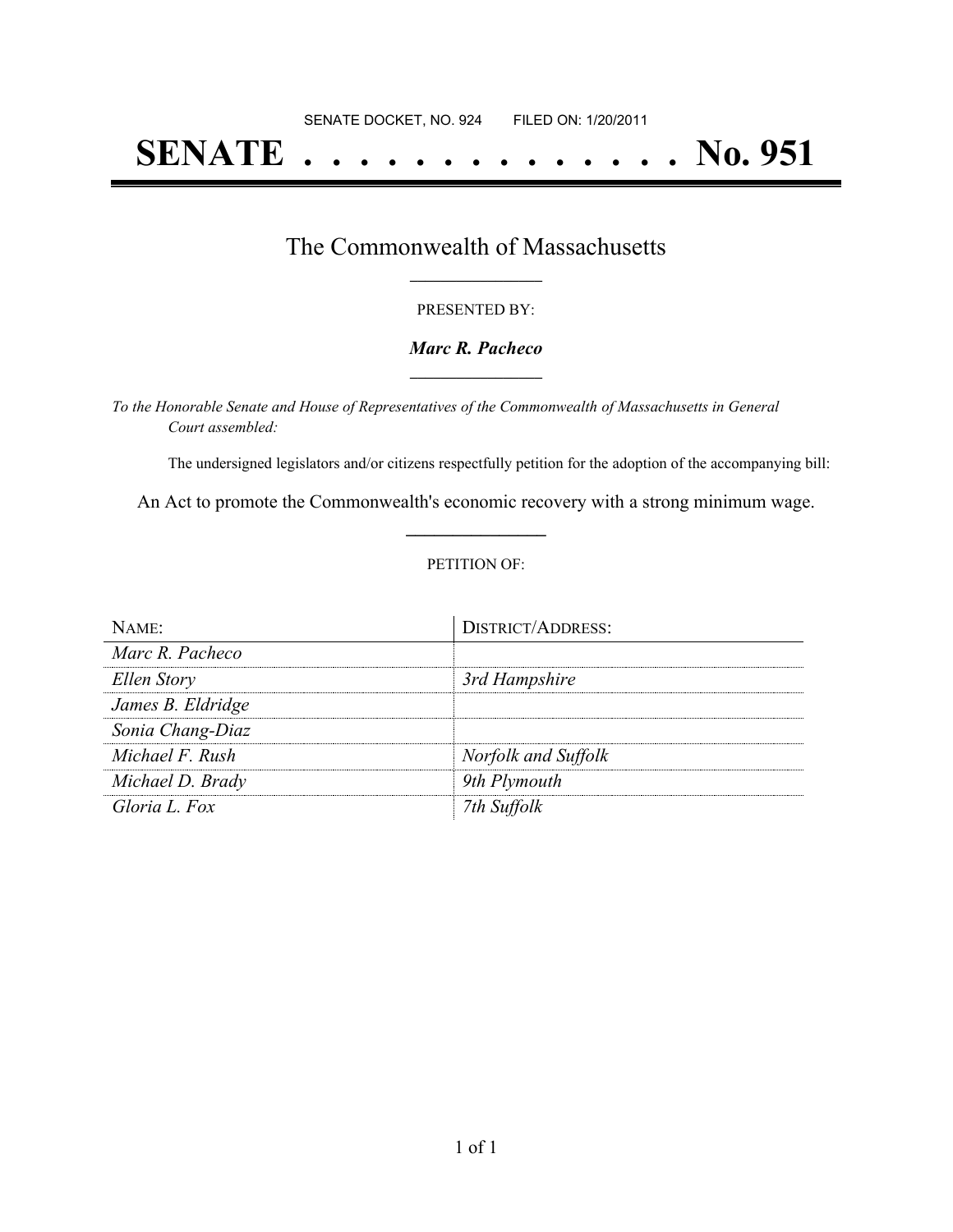## SENATE DOCKET, NO. 924 FILED ON: 1/20/2011 **SENATE . . . . . . . . . . . . . . No. 951**

By Mr. Pacheco, a petition (accompanied by bill, Senate, No. 951) of Marc R. Pacheco, Ellen Story, James B. Eldridge, Sonia Chang-Diaz and other members of the General Court for legislation to promote the Commonwealth's economic recovery with a strong minimum wage. Labor and Workforce Development.

## The Commonwealth of Massachusetts

**\_\_\_\_\_\_\_\_\_\_\_\_\_\_\_ In the Year Two Thousand Eleven \_\_\_\_\_\_\_\_\_\_\_\_\_\_\_**

An Act to promote the Commonwealth's economic recovery with a strong minimum wage.

Be it enacted by the Senate and House of Representatives in General Court assembled, and by the authority *of the same, as follows:*

| 1              | SECTION 1. Section 1 of chapter 151 of the General Laws, as appearing in the 2008                  |
|----------------|----------------------------------------------------------------------------------------------------|
| 2              | Official Edition, is hereby amended by striking out, in the second sentence, the words "\$8.00 per |
| 3              | hour" and inserting in place thereof the following words:-                                         |
| $\overline{4}$ | \$8.75 per hour as of July 1, 2011, \$9.50 per hour as of July 1, 2012 and \$10.00 per hour        |
| 5              | as of July 1, 2013                                                                                 |
| 6              | SECTION 2. Said section 1 of said chapter 151, as so appearing, is hereby amended by               |
| 7              | inserting after the second sentence the following new sentences:-                                  |
| 8              | Beginning in 2014, and in each year thereafter, the minimum wage shall be adjusted                 |
| 9              | based upon the twelve-month percentage increase, if any, in the Consumer Price Index for all       |
| 10             | Urban Consumers (or a successor index, if any) as published by the Bureau of Labor Statistics of   |
| 11             | the United States Department of Labor, based on the most recent twelve-month period for which      |
|                |                                                                                                    |